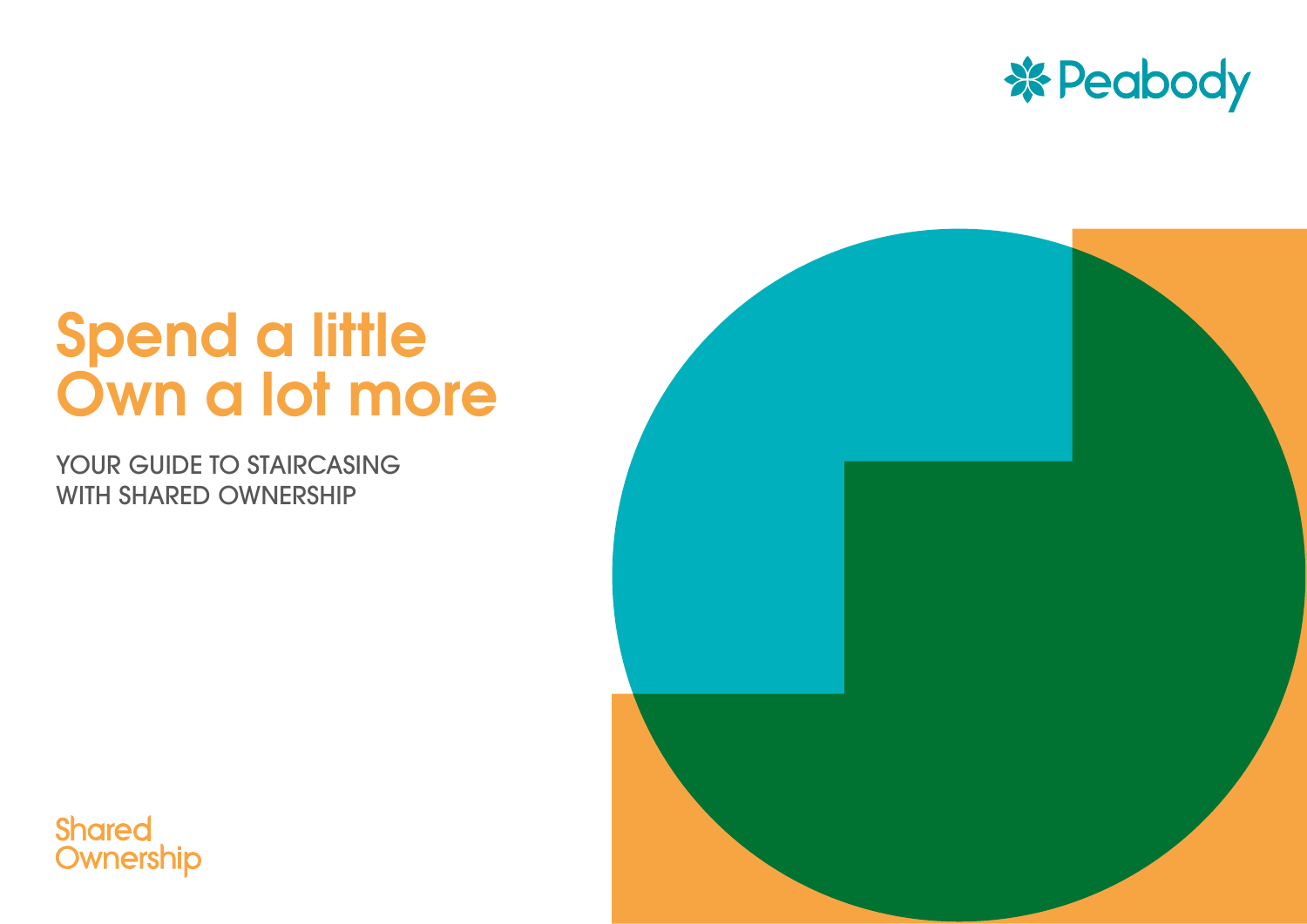#### **Contents**

| How it works<br>Realise your dream<br>When can you Staircase<br>When you cannot Staircase<br>Making home improvements<br>Cost of Staircasing<br>Your journey through Staircasing<br>After Staircasing | Introduction | OЗ |
|-------------------------------------------------------------------------------------------------------------------------------------------------------------------------------------------------------|--------------|----|
|                                                                                                                                                                                                       |              | 05 |
|                                                                                                                                                                                                       |              | 06 |
|                                                                                                                                                                                                       |              | 07 |
|                                                                                                                                                                                                       |              | 08 |
|                                                                                                                                                                                                       |              | 09 |
|                                                                                                                                                                                                       |              | 10 |
|                                                                                                                                                                                                       |              | 11 |
|                                                                                                                                                                                                       |              | 14 |
|                                                                                                                                                                                                       | Contact      | 15 |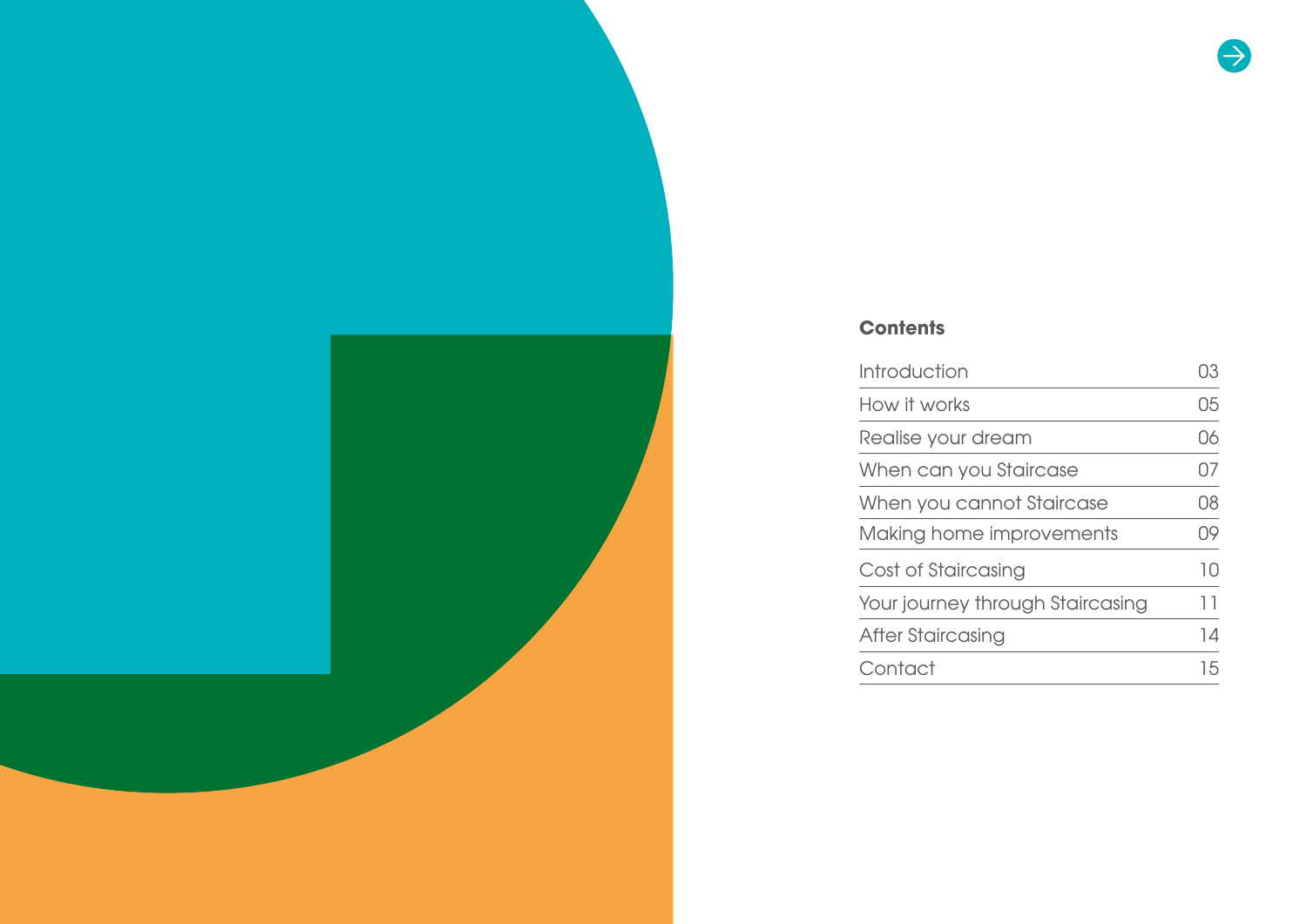<span id="page-2-0"></span>**3**

Staircasing is how you increase the share you own in your Shared Ownership home. The greater the share you own, the less rent you pay to Peabody.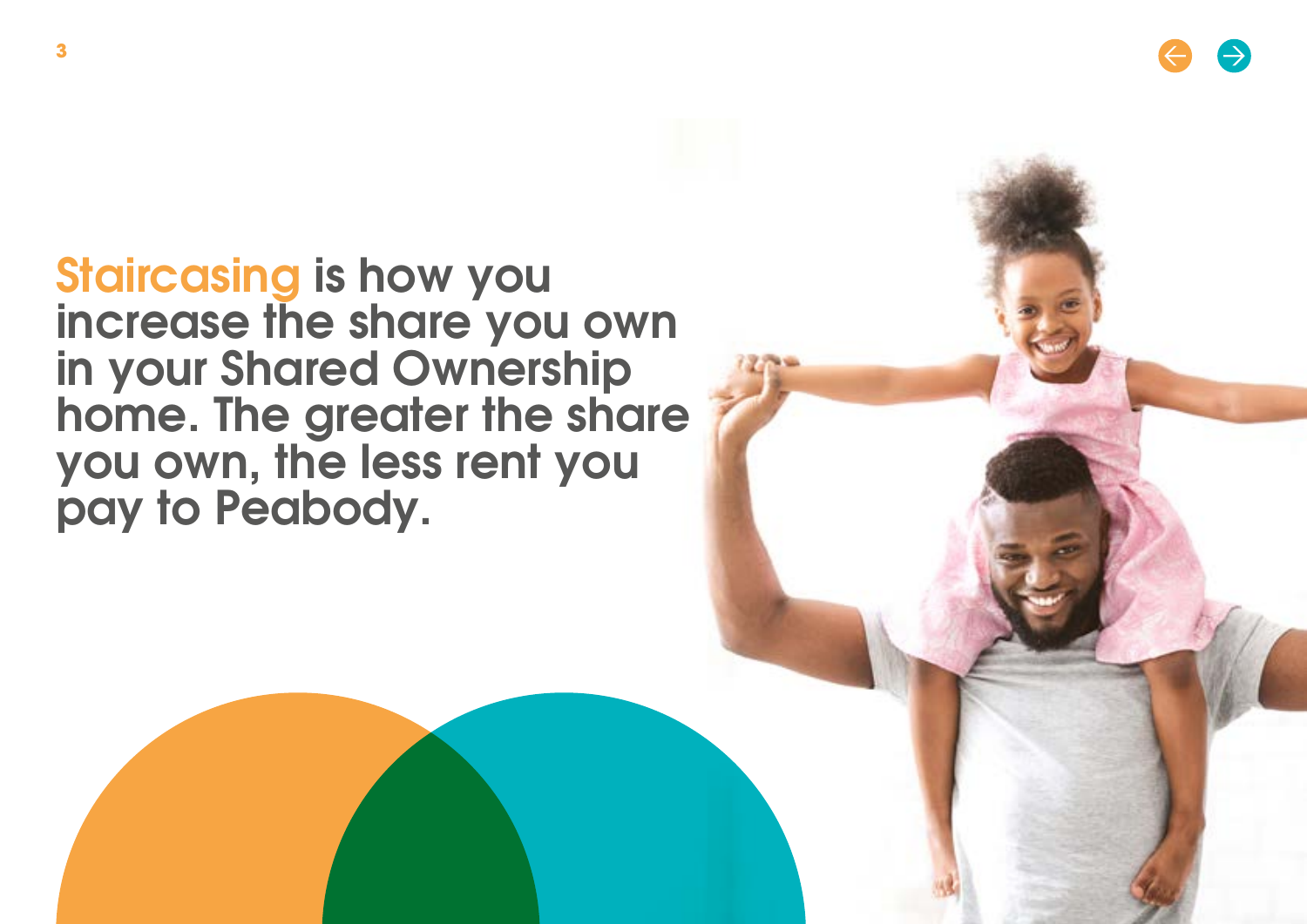### The journey to owning more of your Shared Ownership home starts here

We want as many people as possible to have a beautiful home to call their own and at Peabody, we've been helping people in London do this for over 150 years.

Now you're on the property ladder, you may wish to consider buying a greater share in your home as your savings increase over time. You can Staircase as many times as you wish, until you realise the dream of owning your home outright. If the value of your home increases over time, the value of your shares will too.

> **Anna Shared Owner at The Reach, Thamesmead SE28**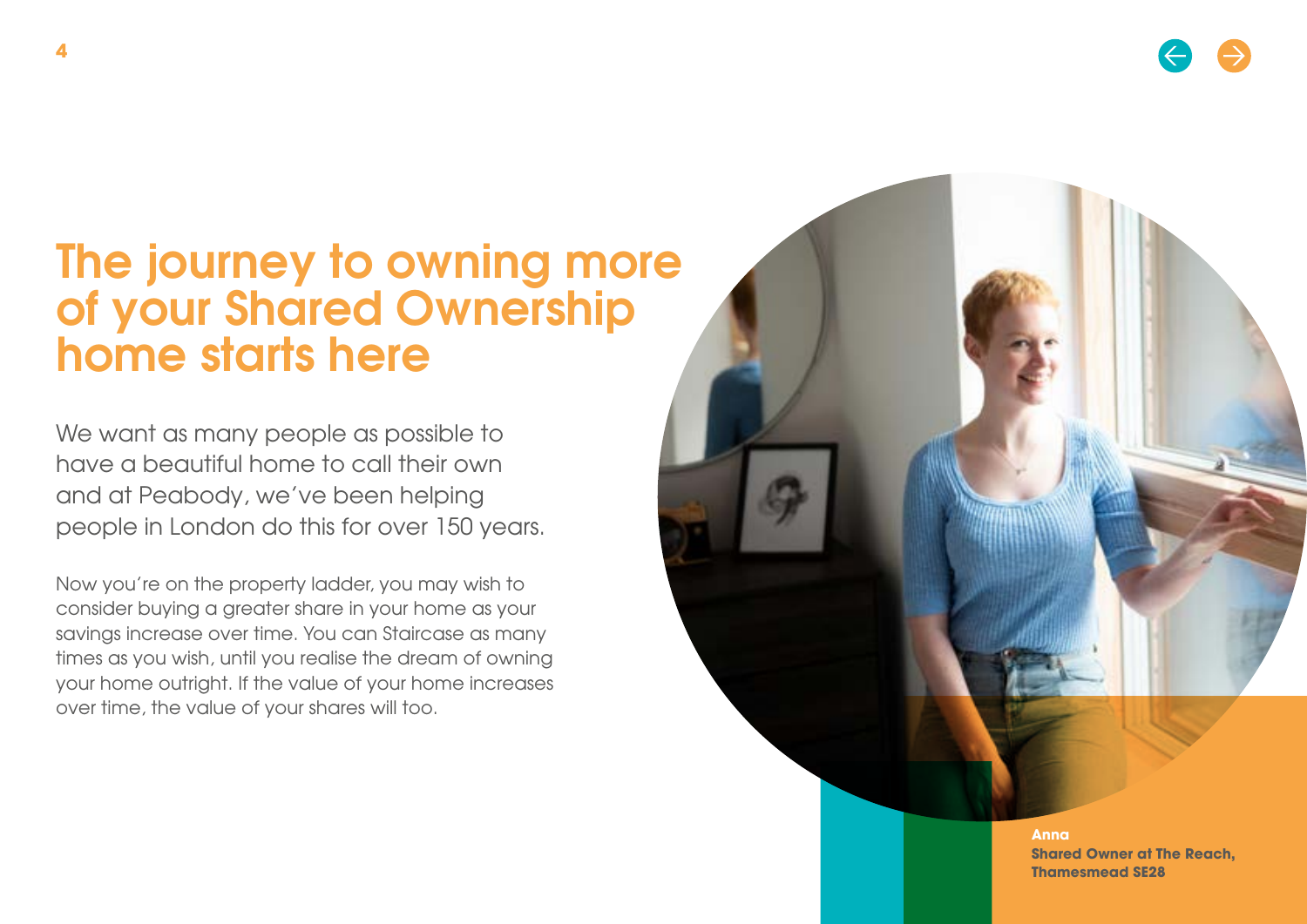### <span id="page-4-0"></span>Here's how it works...

**Staircasing** Buy more shares in your home as your savings increase

Benefits of Staircasing Reduce your rent

The greater the share you own in your home, the less rent you pay to Peabody

Final Staircasing Own 100%

Eventually buy all the remaining shares in your home, and become the outright owner, paying no rent





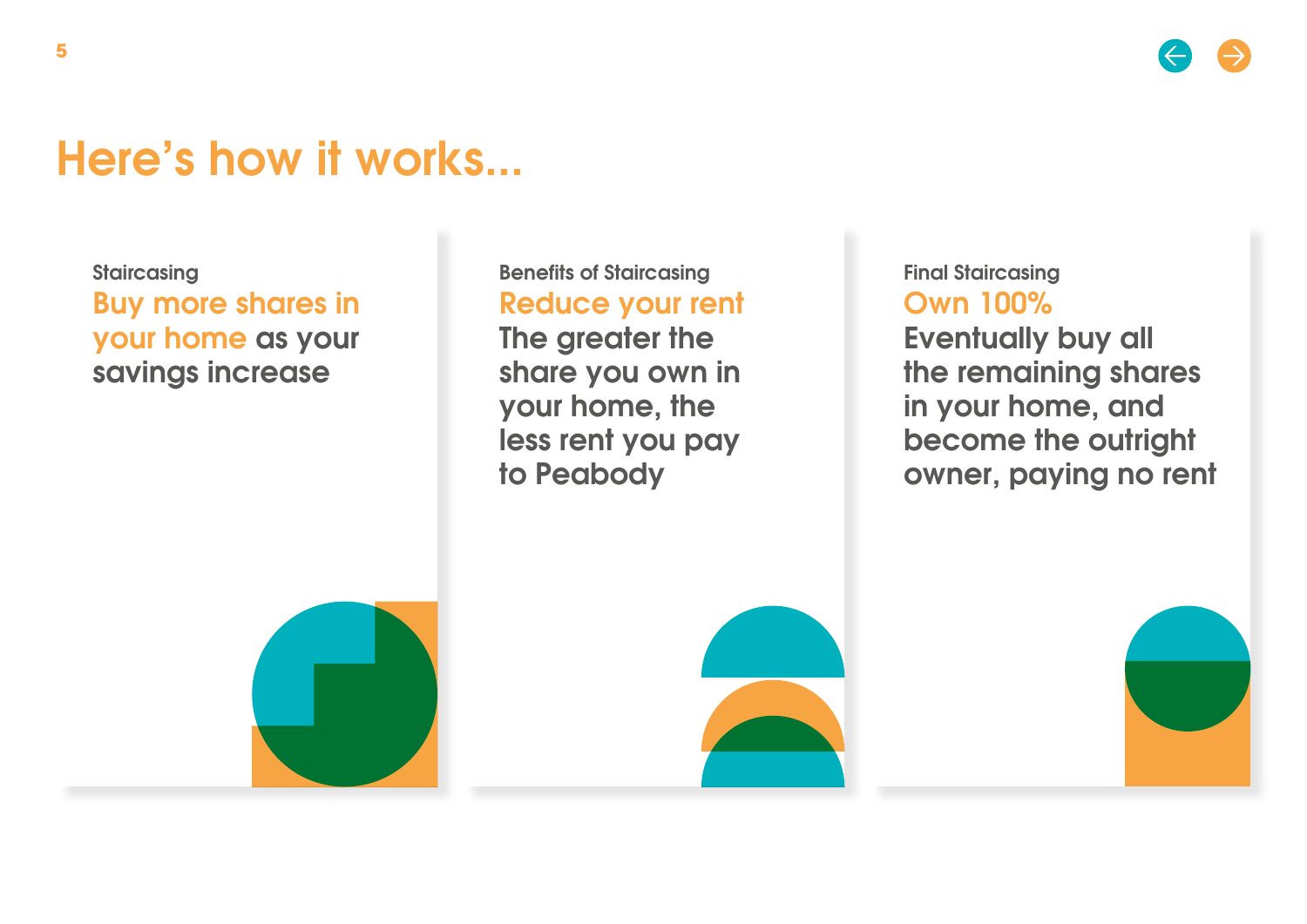### <span id="page-5-0"></span>Realise the dream of owning your home outright through Staircasing

#### **Staircasing will reduce the rent you pay to Peabody**

The more shares you own in your home, the less rent you pay to Peabody. The formula on this page will help you estimate how much you may save on rent when you Staircase.

Most people will Staircase two or three times before they own 100% of their home. Buying further shares, but not to 100%, is known as Interim Staircasing. There are costs involved every time you Staircase that you need to factor in. These can be found on page 10 of this guide.

#### **Finding out how much your home is worth**

As the value of your property is likely to have changed since you first became a Shared Owner, one of the key elements

to Staircasing is obtaining a valuation to establish how much it is worth today. This will determine how much any new shares in your home will cost.

To give you an idea of your home's value before getting a formal valuation, you can use a home property website like Rightmove or Zoopla or ask a local estate agent to give you a free market estimate.

#### **Make sure you are comfortable and you can afford to Staircase**

If you are thinking about Staircasing, you should get in touch with an Independent Mortgage Advisor (IMA). They will take time to understand your finances and help to calculate how much you can comfortably afford to Staircase, based on the anticipated value of your home.



#### Buying more shares in your home will reduce the amount of rent you pay

To know how much rent you will pay after Staircasing, use the following example based on a Shared Owner increasing their share from 25% to 50% and paying £500 rent a month.

÷ 75 x £500 <mark>=</mark> 50 75

The share

percentage you currently do not own

Current rent

New rent

£333

The share percentage you will not own after Staircasing

Photography of Shared Ownership apartment at Greenway at Beckton Parkside, E6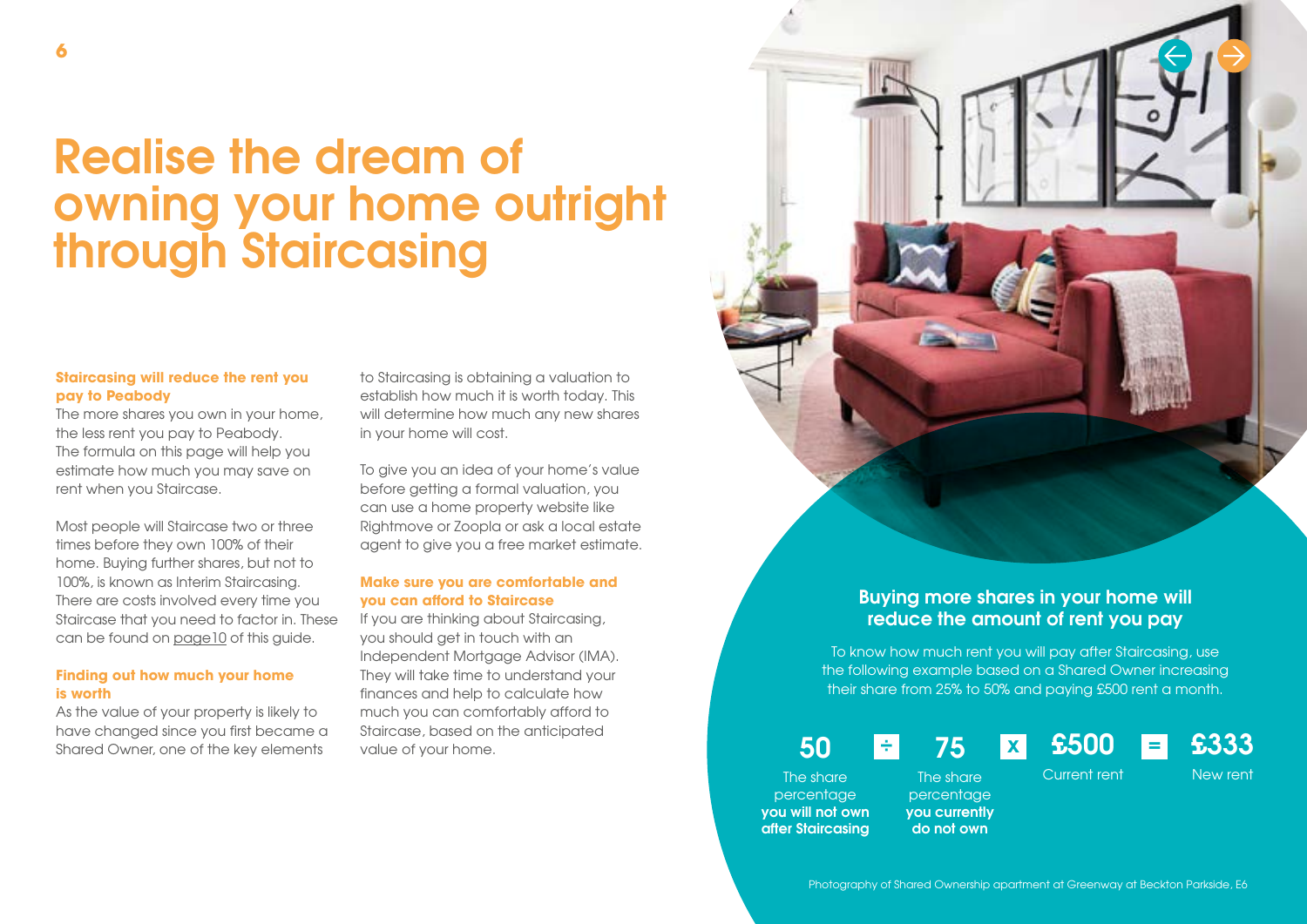### <span id="page-6-0"></span>How and when you can Staircase will depend on your lease

#### **How and when you can Staircase wil depend on your lease**

There are different rules on Staircasing, depending on when your lease was drawn up and when you bought your home.

| For buyers of 'New Build' Shared Ownership Homes    | <b>BEFORE 01 APRIL 2006</b>               | AFTER 01 APRIL 2006                       |
|-----------------------------------------------------|-------------------------------------------|-------------------------------------------|
| How many times can I Staircase?                     | Max three times                           | As many times as you wish                 |
| How soon can I Staircase after my initial purchase? | After 12 months                           | At any time                               |
| How much of a share can I buy when I Staircase?     | At least 20%, then in<br>multiples of 5%* | At least 10%, then in<br>multiples of 5%* |

| For buyers of 'Resale' Shared Ownership Homes <sup>+</sup> | <b>BEFORE 01 APRIL 2006</b>               | AFTER 01 APRIL 2006                       |
|------------------------------------------------------------|-------------------------------------------|-------------------------------------------|
| How many times can I Staircase?                            | Max three times                           | As many times as you wish                 |
| How soon can I staircase after my initial purchase?        | After 3 months                            | After 3 months                            |
| How much of a share can I buy when I Staircase?            | At least 20%, then<br>in multiples of 5%* | At least 10%, then<br>in multiples of 5%* |

#### [GET A COPY OF YOUR LEASE](https://www.gov.uk/guidance/hm-land-registry-information-services-fees)

†Resale properties are homes that a current owner bought through Shared Ownership and now wishes to sell on. \*Except in the third and final shares which would take the Shared Owner's equity up to100%



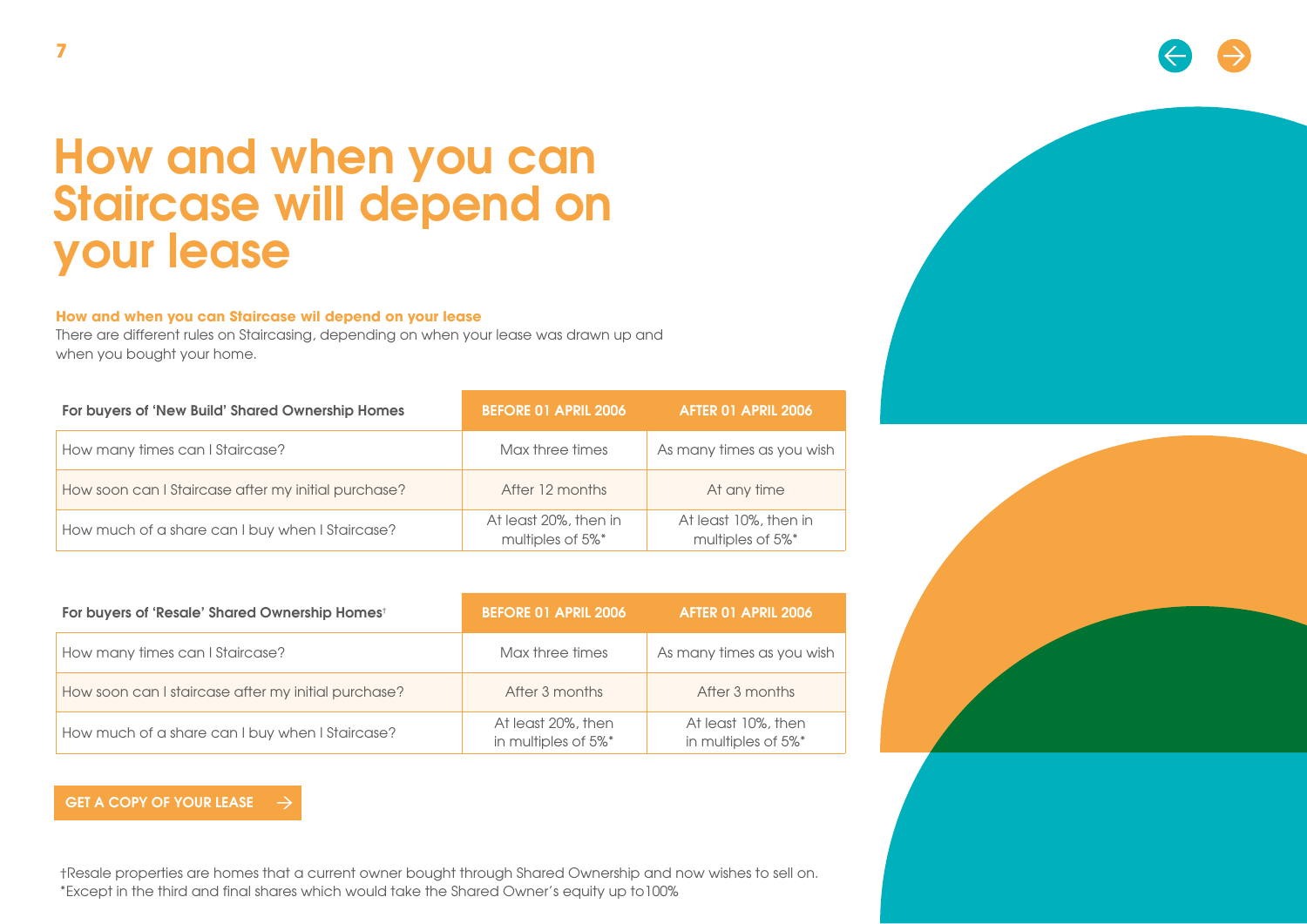### <span id="page-7-0"></span>There are some circumstances where you may not be able to Staircase

As a responsible Housing Association, Peabody may, in certain circumstances, not allow you to buy further shares in your property:

If you have arrears with your service charge and/or rent

If you cannot provide a valid mortgage offer or proof of savings for the additional shares being purchased

If your property has restrictions on Staircasing. If this applies, you will be limited to what you are able to Staircase up to. Details of any restrictions can be found in your lease

If your request to Staircase is not signed by all those who originally bought the property. If you are Staircasing and removing someone from the lease (known as a 'transfer of equity'), all current leaseholders must still sign the form

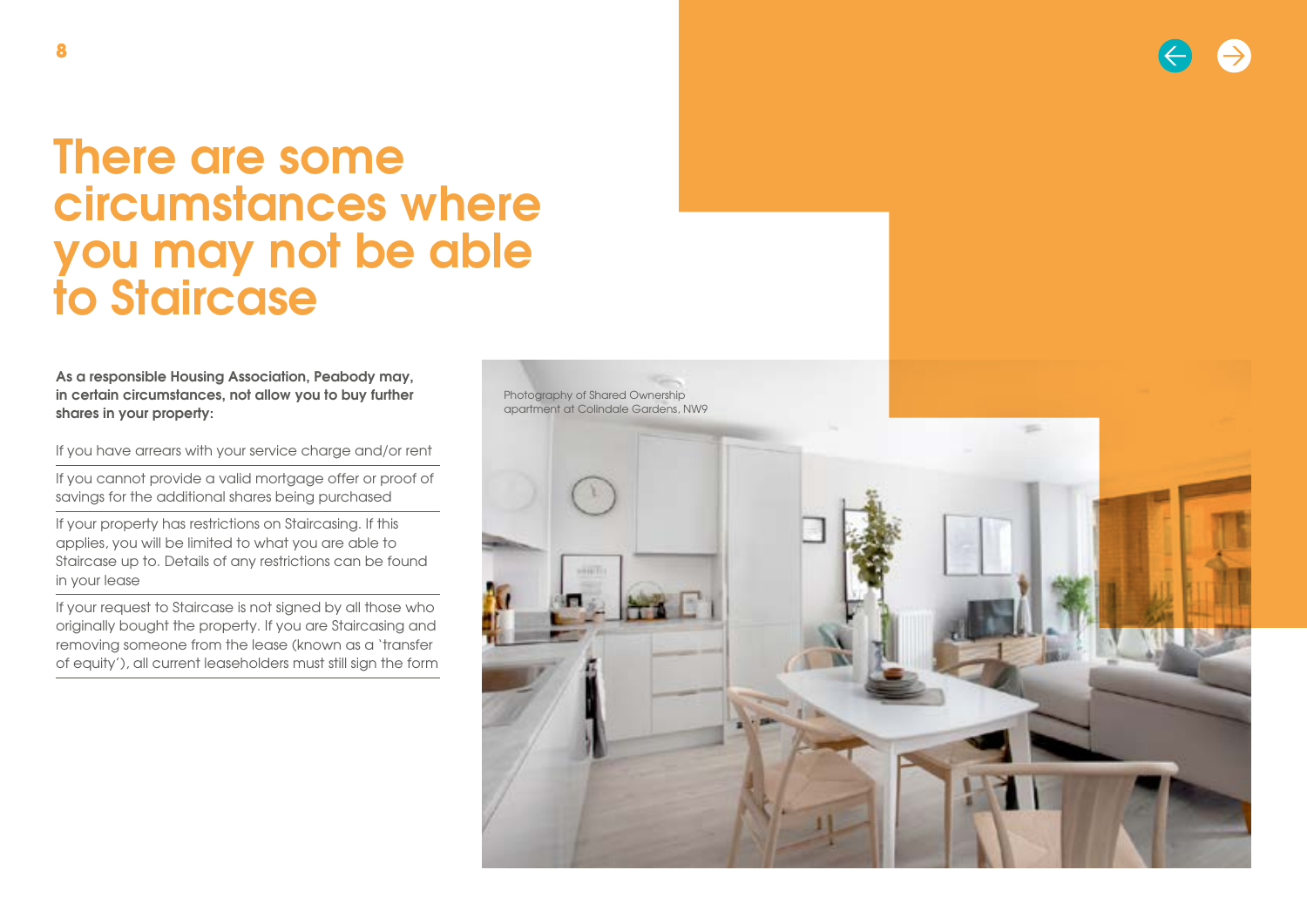### <span id="page-8-0"></span>Home improvements can affect the value of your home

In addition to the location and size of your home, home improvements may also affect the value of your home. As a general rule, only structural improvements will affect the market value of your home. This includes extensions and conversions, but not replacement bathrooms, kitchens or flooring, unless structural works have also been undertaken. For example, extending the property to add an extra bathroom.

If you have undertaken any home improvements on the property, please include these on the valuation form, along with evidence of approval by Peabody, when instructing a valuer.

#### **Make sure Peabody have given you consent**

As per the conditions of your lease, all home improvements must be approved by Peabody before you start work. If you did not obtain approval from Peabody for any home improvements, the valuer will need to disregard these from the final valuation figure.

#### [FIND OUT ABOUT IMPROVEMENTS](https://www.peabody.org.uk/resident-services/homeowner-information/homeowner-rights-and-responsibilities)  $\rightarrow$

To request consent for home improvements, please contact our Customer Care Line on 0300 123 3456 or email us at [CustomerCareLine@peabody.org.uk](mailto:CustomerCareLine%40peabody.org.uk?subject=Consent%20for%20home%20improvement)

**Martin Shared Owner at Wharf Road, Islington N1**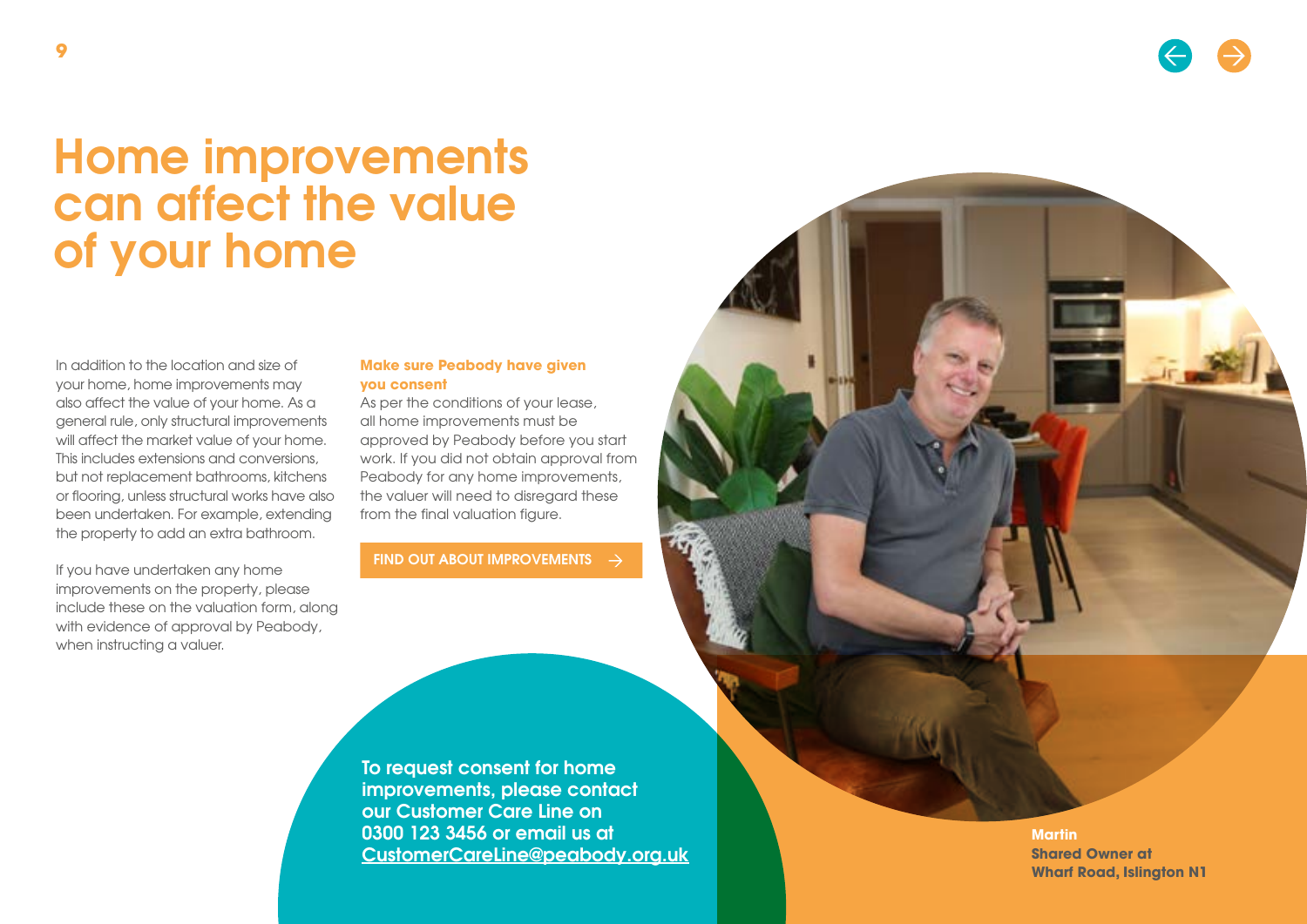# <span id="page-9-0"></span>Cost of Staircasing



#### VALUATION FEE

### from £216\*

We have negotiated competitive fees with our panel of Royal Institute of Chartered Surveyors (RICS) qualified valuers to determine the current open market value of your home.



#### ADMIN FEE

### £220

The Peabody team are here to support you on your journey through Staircasing. The adminstration fee enables the Peabody team to complete the administrative tasks associated with Staircasing.



#### LEGAL EXPENSES

### from £350

Staircasing involves changes to your existing lease, which requires the professional services of a solicitor. The solicitor will charge disbursements and professional fees for acting on your behalf.

You are not responsible for Peabody's legal fees.



#### MORTGAGE FEES

If you are applying to change lenders (known as 're-mortgaging') to buy the additional share or to obtain a better interest rate, you may be required to pay the lender's valuation fee, and you may be required to pay a mortgage arrangement fee. Please discuss this with your mortgage advisor or lender.

If you choose one of our recommend IMA's, your mortgage arrangement fee will be free.



#### STAMP DUTY

In certain circumstances you may need to pay Stamp Duty. Please discuss this with your solicitor.



Every time you Staircase you will have expenses to pay. It is worth considering the costs involved with buying an additional shares in your home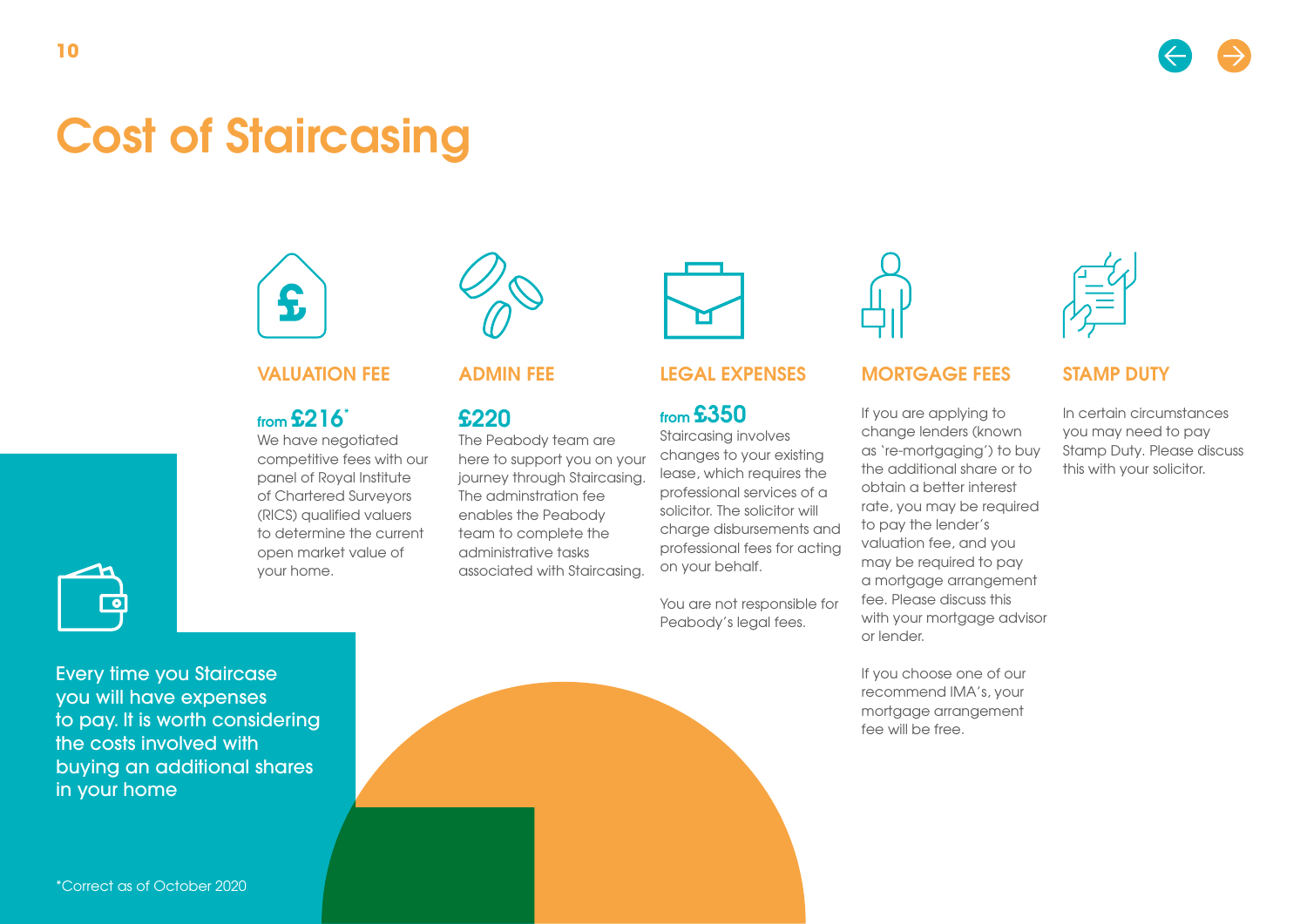## <span id="page-10-0"></span>Your journey through Staircasing

#### **Get an idea of how much your home is worth in todays market**

Check with Zoopla and Rightmove to see how much similar properties in your area are on the market or have recently sold for. You could also contant a local estate agent who may give you a free estimate of your home's value.

Once you have an idea how much your home may be worth, you should register your interest in Staircasing.

#### **Speak to one of our Independent Mortgage Advisors (IMA)**

An Independent Mortgage Advisor (IMA) will support you to understand your current financial position and whether you are able to comfortably afford to buy more shares in your home.

1 2 3 4

This will be a free short pre-assessment which can be carried out over the phone and takes around 30 minutes to complete.

#### **Instruct a Valuation**

You will also need to instruct an independent RICS/FRICS (Fellow of the Royal Institute of Chartered Surveyors) registered surveyor. We have an experienced panel of surveyors that can assist you who provide very competitive rates to Peabody residents.

Peabody will need to approve the valuation before you can proceed. If Peabody does dispute your initial valuation, you may be asked for another valuation which you may have to pay for.



#### **Check your full valuation report**

The surveyor will research in your area and carry out a valuation report with comparable evidence of at least two similar properties in your area that have been sold or are being marketed. The report should also detail if you have made any home improvements.

This report will be sent to you to review within five working days, if you have chosen a surveyor from our panel.

[REGISTER YOUR INTEREST](https://www.peabodysales.co.uk/leaseholders/staircasing/enquire-about-staircasing/)  $\rightarrow$  [FIND AN IMA](https://www.peabodysales.co.uk/leaseholders/staircasing/independent-mortgage-advisors/)  $\rightarrow$  [FIND A SURVEYOR](https://www.peabodysales.co.uk/leaseholders/staircasing/surveyors/)

£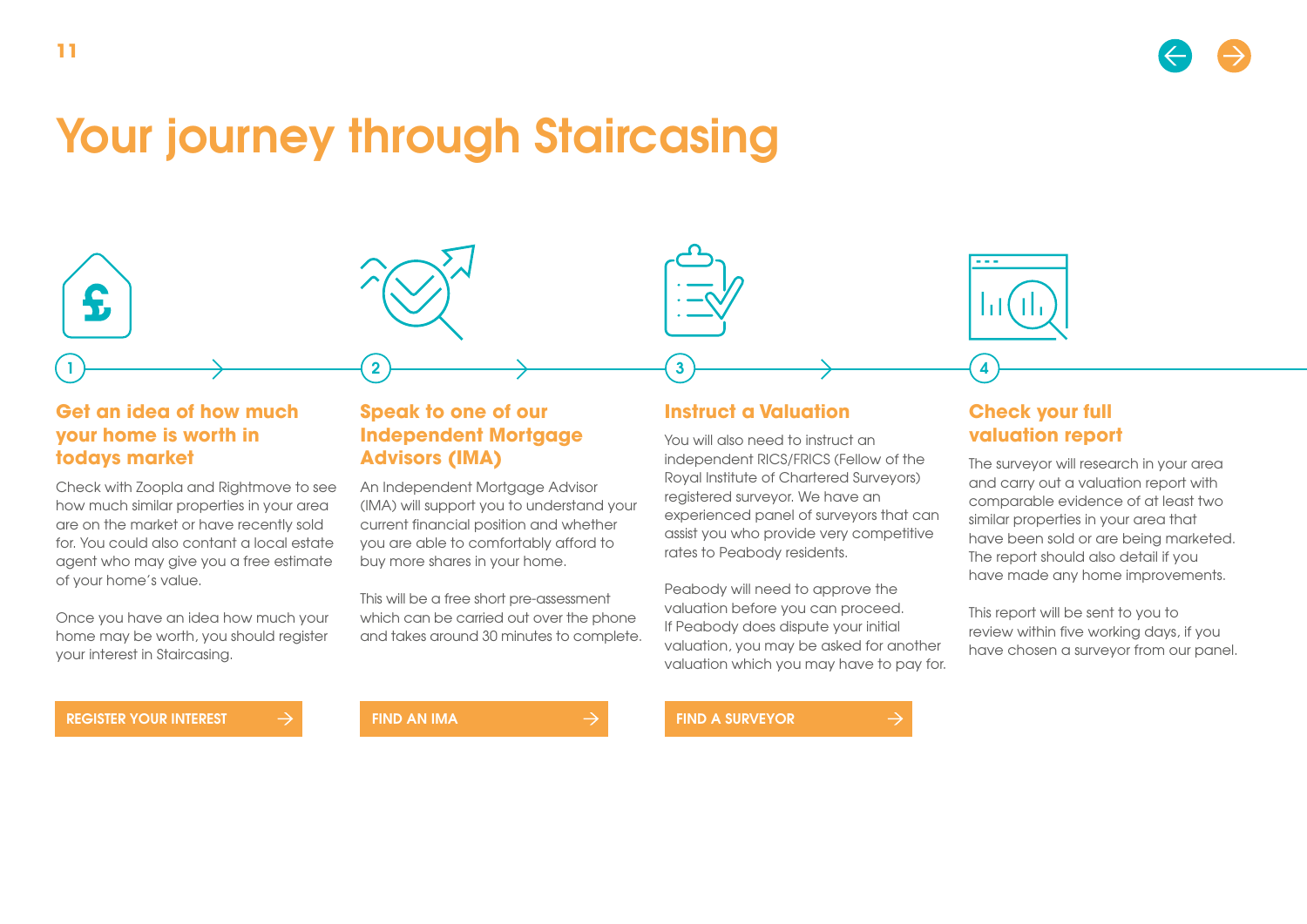

### Your journey through Staircasing

 $\longleftrightarrow$  4)  $\longrightarrow$  6

#### **Send your valuation report to Peabody for approval with a £220 admin fee**

**12**

If you are happy with the valuation and wish to proceed with Staircasing, you need to contact the Peabody Staircasing Team and provide your valuation report for approval, along with your signed 'Intention to Proceed' form, which will be provided to you by email after your initial enquiry.

You must pay an administration fee of £220 by debit card when you intend to proceed with Staircasing. To pay the admin fee, contact the team on 0203 478 9875.

#### **Receive an offer letter**

Within 10 days of Peabody receiving the valuation report, we will issue an offer letter to you by email along with the 'Intention to Proceed' form attached.

#### **Take a full financial assessment**

You will need to contact the Independent Mortgage Advisor (IMA) who completed your pre-assessment and provide them with details of your home valuation.

They will then be able to complete a full financial assessment to understand the maximum additional shares you can buy.

At this meeting you will need your passport, latest P60 and your last three months' payslips and bank statements. You will also need to provide proof of any savings that you will be using towards your purchase.

If you are self-employed you will need audited accounts for the last two years from a certified accountant or your last two years' tax assessments from the HMRC.

If you bought your home with another person and are buying further shares together, you must both supply these documents to your mortgage advisor.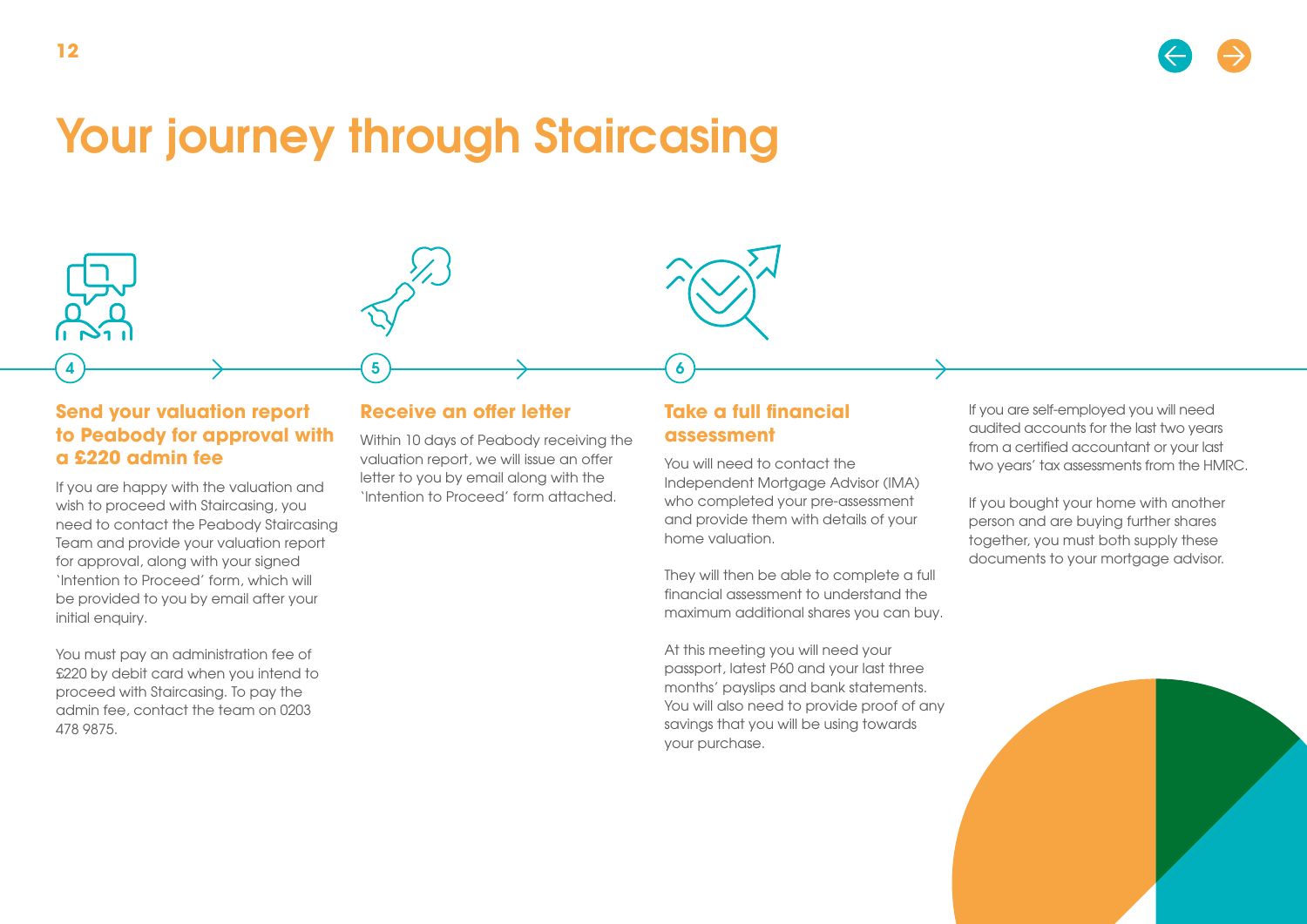# Your journey through Staircasing

8 ) and the set of  $\langle 9 \rangle$  and the set of  $\langle 10 \rangle$ 

#### **Appoint a solicitor and make a mortgage application**

We recommend using an independent solicitor and mortgage advisor who specialise in Shared Ownership, and we always recommend you select a solicitor who offers a fixed fee for their services.

You now need to make your mortgage application. The mortgage advisor will be able to assist you with your mortgage arrangements to buy the additional shares.

[FIND A SOLICITOR](https://www.peabodysales.co.uk/leaseholders/staircasing/solicitors/)

#### **Your solicitor should arrange completion of the Staircasing transaction within three months of your valuation**

Your solicitor will undertake the legal work on your behalf. They may need to arrange an appointment to go through the legal paperwork with you.

Your lender and solicitor should act quickly to achieve completion prior to expiry of the valuation in order to prevent you incurring additional costs. If you and your solicitor believe the transaction is unlikely to complete before the valuation expires, you will need to obtain an updated valuation report. If you contact the surveyor, they may be able to provide you with a valuation extension.

#### **Congratulations your Staircasing has completed**

Congratulations! Once your solicitor has completed all the necessary legal work, you will own either a greater share or the full 100% value of your home.

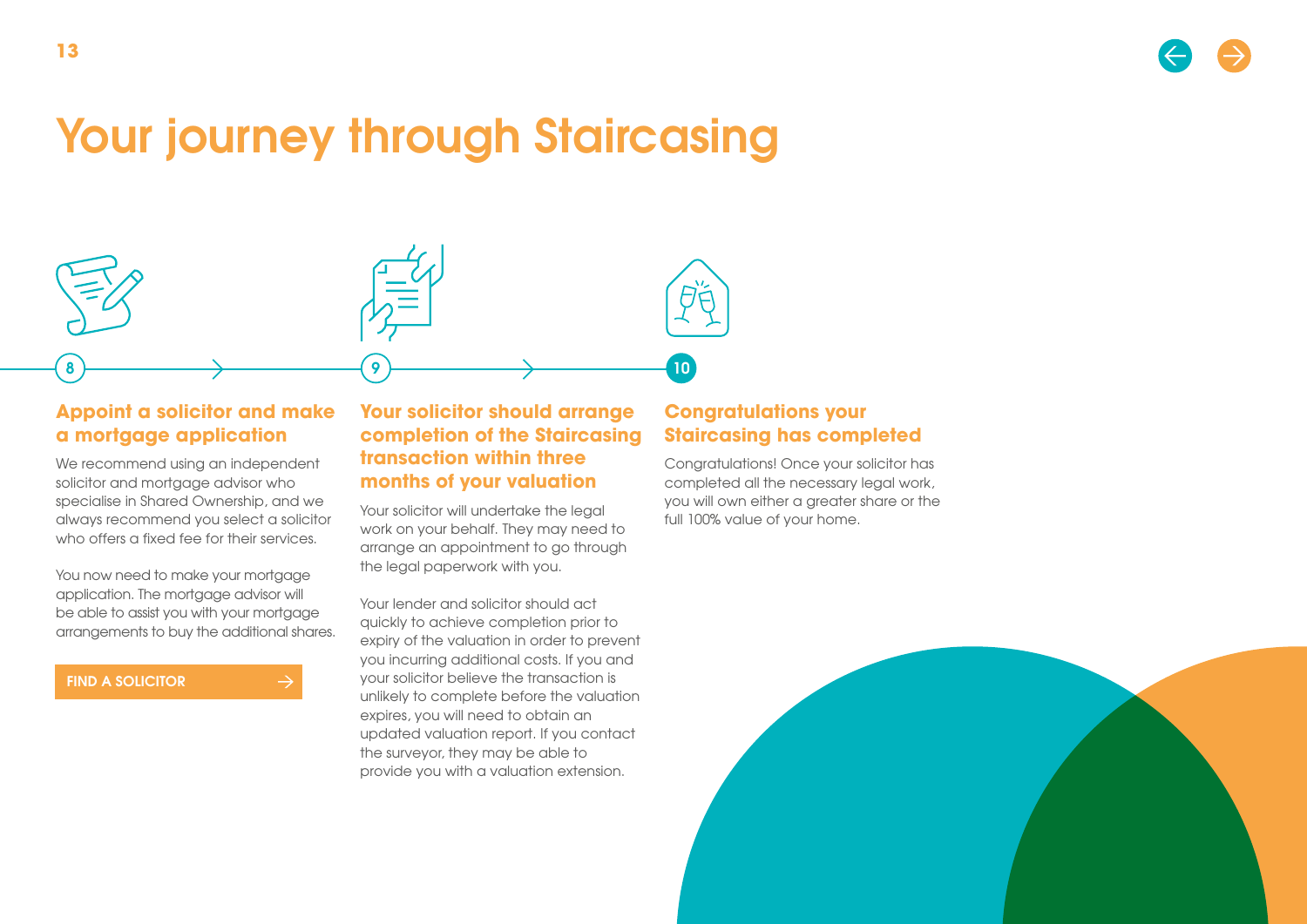### What happens when you own 100% of your home?

#### **Congratulations, you are now the sole owner of your home**

While you no longer pay Peabody any rent, there are still some ongoing costs you need to be aware of, depending on what type of home you own.

#### **If your home is an apartment...**

Like all owners of an apartment, you will still pay your service charge and management charges including the ground rent. You will still be covered under the block's buildings insurance policy.

In certain circumstances (an individual headlease or superior lease, where Peabody are not freeholders or managing agent) Peabody may transfer the headlease or superior lease to you. Your solicitor will deal with the transfer, which will take place alongside the Staircasing.

#### **If your home is a house...**

If you own a house, the freehold can be transferred to you when you have Staircased to 100%. Your solicitor will need to serve notice to Peabody requesting the freehold of the property be transferred to you. There is no charge for this transfer, but you will have to pay your legal costs.

On completion of the transfer, you will no longer be charged for buildings insurance by Peabody and you will need to have your own policy in place. In some cases, you may still have to pay an estate management charge if you live on an estate and are responsible for some of the communal costs. This will be stated in your lease if it is applicable.

#### **Selling on the open market**

Now you own 100% of your property outright, you can sell it on the open market using an estate agent of your choice. In some cases, your lease may restrict you from selling your property for three months following Final Staircasing.

Once you have found a buyer for your property, your solicitors will contact our leasehold team with any enquiries from the buyer's solicitor.